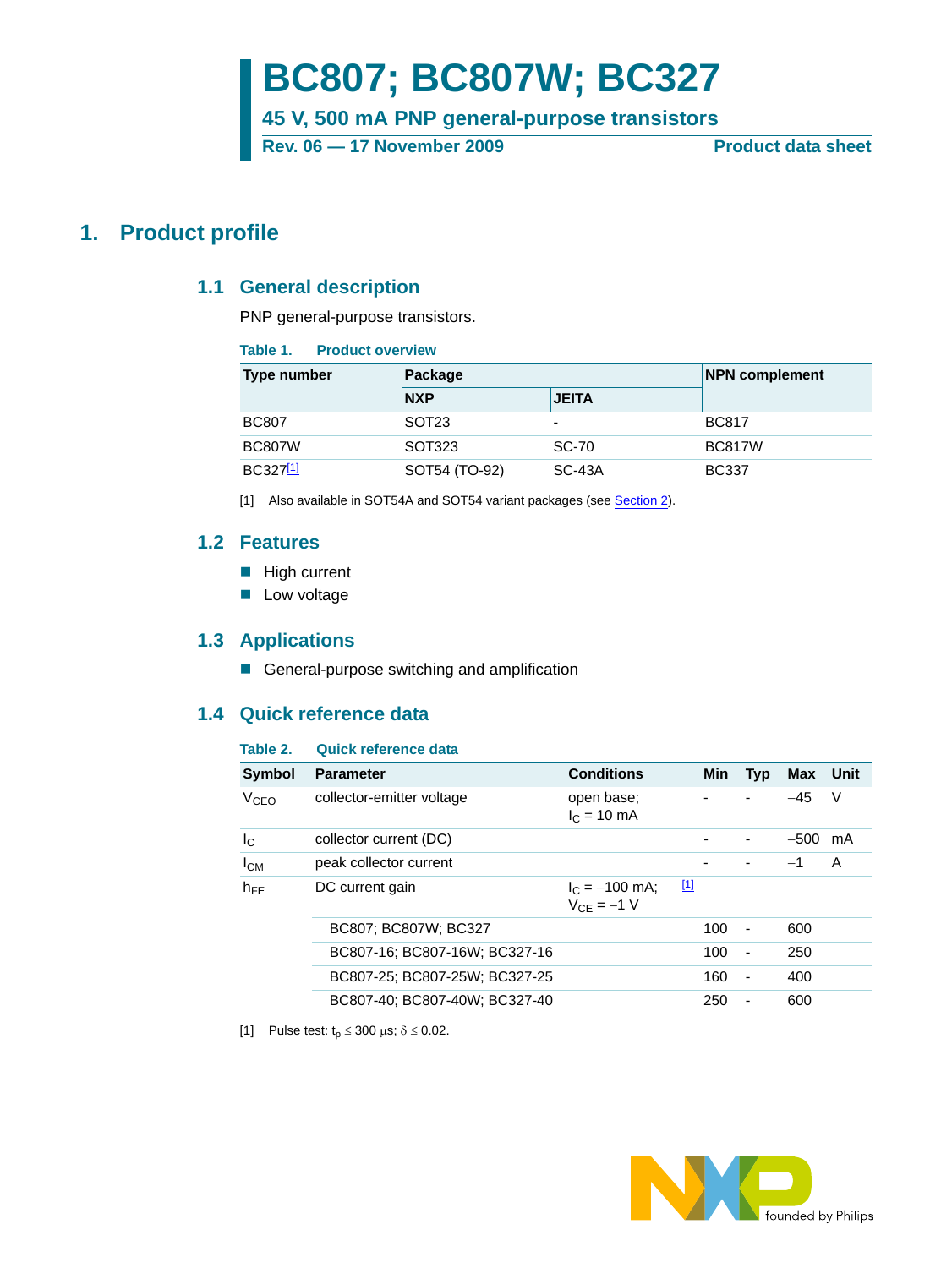**45 V, 500 mA PNP general-purpose transistors**

## <span id="page-1-0"></span>**2. Pinning information**

<span id="page-1-1"></span>

| Table 3.         | <b>Pinning</b>     |                                                                 |                          |
|------------------|--------------------|-----------------------------------------------------------------|--------------------------|
| Pin              | <b>Description</b> | <b>Simplified outline</b>                                       | Symbol                   |
| <b>SOT23</b>     |                    |                                                                 |                          |
| $\mathbf{1}$     | base               | 3                                                               | 3                        |
| $\sqrt{2}$       | emitter            |                                                                 |                          |
| $\mathsf 3$      | collector          | $\overline{2}$                                                  | 1.<br>2<br>sym013        |
| <b>SOT323</b>    |                    |                                                                 |                          |
| $\mathbf{1}$     | base               |                                                                 |                          |
| $\boldsymbol{2}$ | emitter            | 3                                                               | 3                        |
| $\mathsf 3$      | collector          | $\mathbf{1}$<br>$\overline{2}$<br>sot323_so                     | $\overline{c}$<br>sym013 |
| <b>SOT54</b>     |                    |                                                                 |                          |
| $\mathbf{1}$     | emitter            |                                                                 |                          |
| $\boldsymbol{2}$ | base               | $\blacksquare$                                                  | 3                        |
| $\sqrt{3}$       | collector          | $\begin{pmatrix} 0 & 0 \ 0 & 0 \end{pmatrix}$<br>3<br>001aab347 | 2<br>1<br>006aaa149      |
| <b>SOT54A</b>    |                    |                                                                 |                          |
| $\mathbf{1}$     | emitter            |                                                                 |                          |
| $\boldsymbol{2}$ | base               | ᆍᆖ                                                              | 3                        |
| $\sqrt{3}$       | collector          | 28 1<br>Ш<br>$= 2$<br>O<br>$= 3$<br>001aab348                   | 2<br>1<br>006aaa149      |
| SOT54 variant    |                    |                                                                 |                          |
| $\mathbf{1}$     | emitter            |                                                                 |                          |
| $\boldsymbol{2}$ | base               | ٣ä                                                              | 3                        |
| $\sqrt{3}$       | collector          | ခြ<br>2<br>ß<br>001aab447                                       | 2<br>1<br>006aaa149      |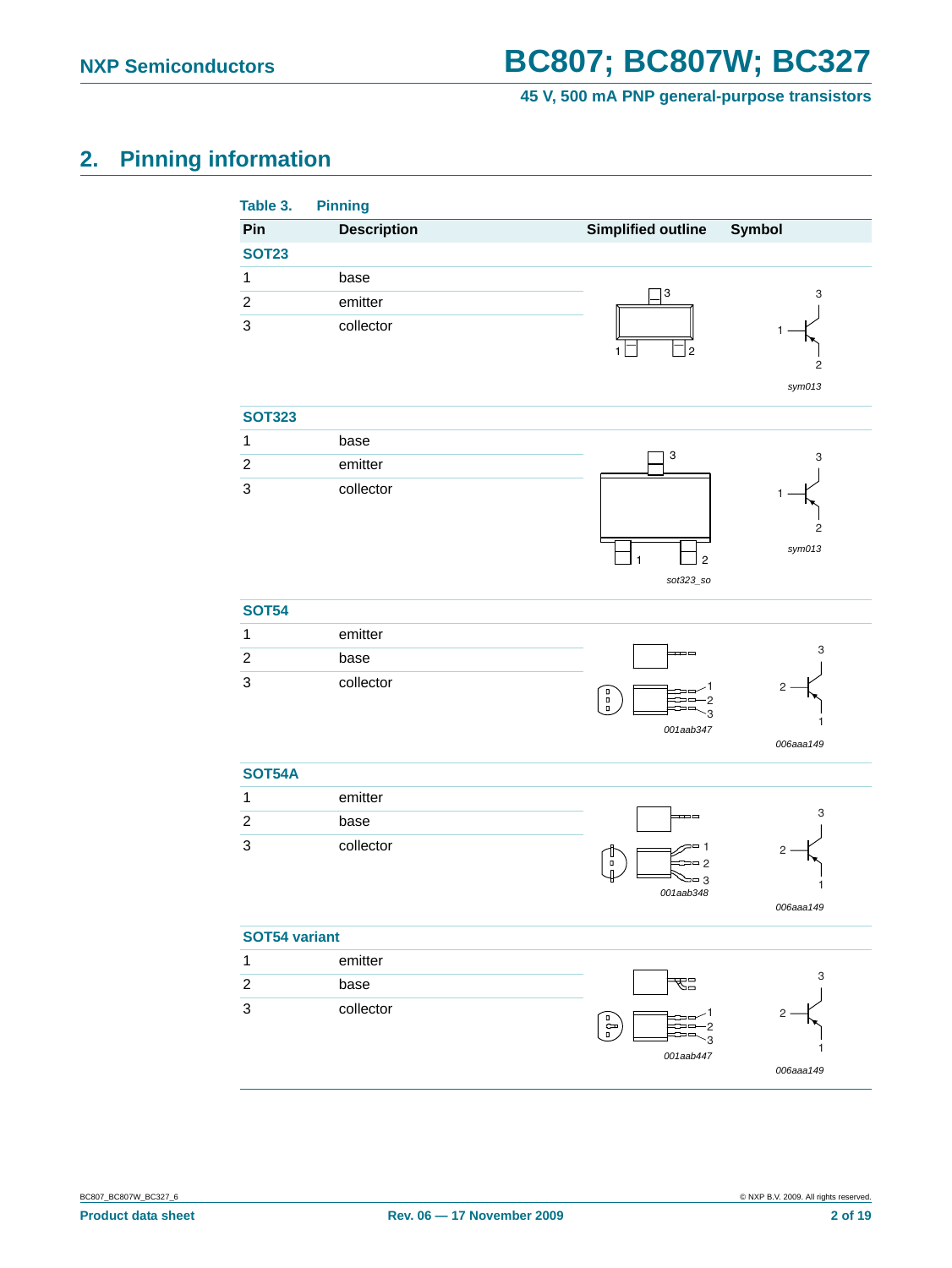## <span id="page-2-3"></span>**3. Ordering information**

| <b>Ordering information</b><br>Table 4. |               |                                                                |                   |  |  |  |
|-----------------------------------------|---------------|----------------------------------------------------------------|-------------------|--|--|--|
| Type number[1]                          | Package       |                                                                |                   |  |  |  |
|                                         | <b>Name</b>   | <b>Description</b>                                             | <b>Version</b>    |  |  |  |
| <b>BC807</b>                            | ٠             | plastic surface mounted package; 3 leads                       | SOT <sub>23</sub> |  |  |  |
| <b>BC807W</b>                           | <b>SC-70</b>  | plastic surface mounted package; 3 leads                       | SOT323            |  |  |  |
| BC3272                                  | <b>SC-43A</b> | plastic single-ended leaded (through hole) package;<br>3 leads | SOT <sub>54</sub> |  |  |  |

<span id="page-2-0"></span>[1] Valid for all available selection groups.

<span id="page-2-1"></span>[2] Also available in SOT54A and SOT54 variant packages (see [Section 2](#page-1-0) and [Section 9\)](#page-15-0).

## <span id="page-2-4"></span>**4. Marking**

| Table 5.<br><b>Marking codes</b> |                             |
|----------------------------------|-----------------------------|
| Type number                      | Marking code <sup>[1]</sup> |
| <b>BC807</b>                     | $5D^*$                      |
| BC807-16                         | $5A^*$                      |
| BC807-25                         | $5B^*$                      |
| BC807-40                         | $5C^*$                      |
| <b>BC807W</b>                    | $5D^*$                      |
| BC807-16W                        | $5A^*$                      |
| BC807-25W                        | $5B^*$                      |
| BC807-40W                        | $5C^*$                      |
| <b>BC327</b>                     | C327                        |
| BC327-16                         | C32716                      |
| BC327-25                         | C32725                      |
| BC327-40                         | C32740                      |

<span id="page-2-2"></span>[1]  $* = -$ : made in Hong Kong

\* = p: made in Hong Kong

\* = t: made in Malaysia

 $*$  = W: made in China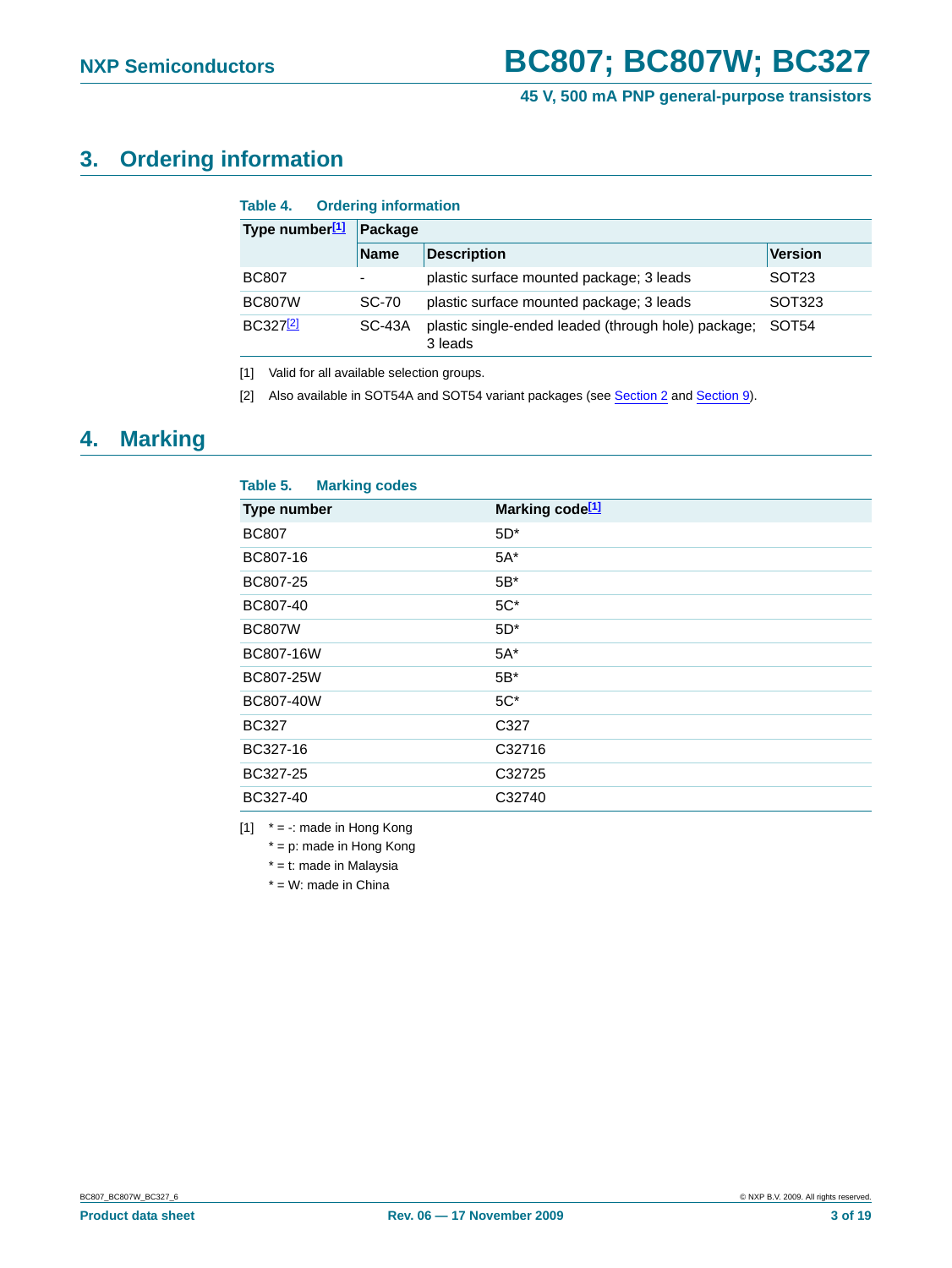## <span id="page-3-4"></span>**5. Limiting values**

| Table 6.                    | <b>Limiting values</b><br>In accordance with the Absolute Maximum Rating System (IEC 60134). |                                     |                          |            |             |
|-----------------------------|----------------------------------------------------------------------------------------------|-------------------------------------|--------------------------|------------|-------------|
| <b>Symbol</b>               | <b>Parameter</b>                                                                             | <b>Conditions</b>                   | Min                      | <b>Max</b> | Unit        |
| V <sub>CBO</sub>            | collector-base voltage                                                                       | open emitter                        |                          | $-50$      | V           |
| V <sub>CEO</sub>            | collector-emitter voltage                                                                    | open base;<br>$I_C = 10 \text{ mA}$ |                          | $-45$      | $\vee$      |
| <b>VEBO</b>                 | emitter-base voltage                                                                         | open collector                      |                          | $-5$       | $\vee$      |
| I <sub>C</sub>              | collector current (DC)                                                                       |                                     |                          | $-500$     | mA          |
| $I_{CM}$                    | peak collector current                                                                       |                                     |                          | $-1$       | A           |
| Iвм                         | peak base current                                                                            |                                     |                          | $-200$     | mA          |
| $P_{\text{tot}}$            | total power dissipation                                                                      |                                     |                          |            |             |
|                             | <b>BC807</b>                                                                                 | $T_{\sf amb}$ $\leq$ 25 °C          | $[1][2]$ $-$             | 250        | mW          |
|                             | <b>BC807W</b>                                                                                | $T_{\sf amb}$ $\leq$ 25 °C          | $[1][2]$ $-$             | 200        | mW          |
|                             | <b>BC327</b>                                                                                 | $T_{amb} \leq 25 °C$                | $[1][2]$ $-$             | 625        | mW          |
| $T_{\text{stg}}$            | storage temperature                                                                          |                                     | $-65$                    | $+150$     | $^{\circ}C$ |
| $\mathsf{T}_\mathsf{i}$     | junction temperature                                                                         |                                     | $\overline{\phantom{a}}$ | 150        | $^{\circ}C$ |
| $\mathsf{T}_{\mathsf{amb}}$ | ambient temperature                                                                          |                                     | $-65$                    | $+150$     | $^{\circ}C$ |

<span id="page-3-0"></span>[1] Transistor mounted on an FR4 printed-circuit board, single-sided copper, tin-plated and standard footprint.

<span id="page-3-1"></span>[2] Valid for all available selection groups.

## <span id="page-3-5"></span>**6. Thermal characteristics**

| Table 7.      | <b>Thermal characteristics</b>                 |                          |              |     |     |      |
|---------------|------------------------------------------------|--------------------------|--------------|-----|-----|------|
| Symbol        | <b>Parameter</b>                               | <b>Conditions</b>        | Min          | Tvp | Max | Unit |
| $R_{th(i-a)}$ | thermal resistance from<br>junction to ambient |                          |              |     |     |      |
|               | <b>BC807</b>                                   | $T_{amb} \leq 25 °C$     | $[1][2]$ $-$ | ۰   | 500 | K/W  |
|               | <b>BC807W</b>                                  | $T_{amb} \leq 25 °C$     | $[1][2]$ $-$ | ۰   | 625 | K/W  |
|               | <b>BC327</b>                                   | $T_{\sf amb} \leq 25$ °C | $[1][2]$ $-$ | ۰   | 200 | K/NV |

<span id="page-3-2"></span>[1] Transistor mounted on an FR4 printed-circuit board, single-sided copper, tin-plated and standard footprint.

<span id="page-3-3"></span>[2] Valid for all available selection groups.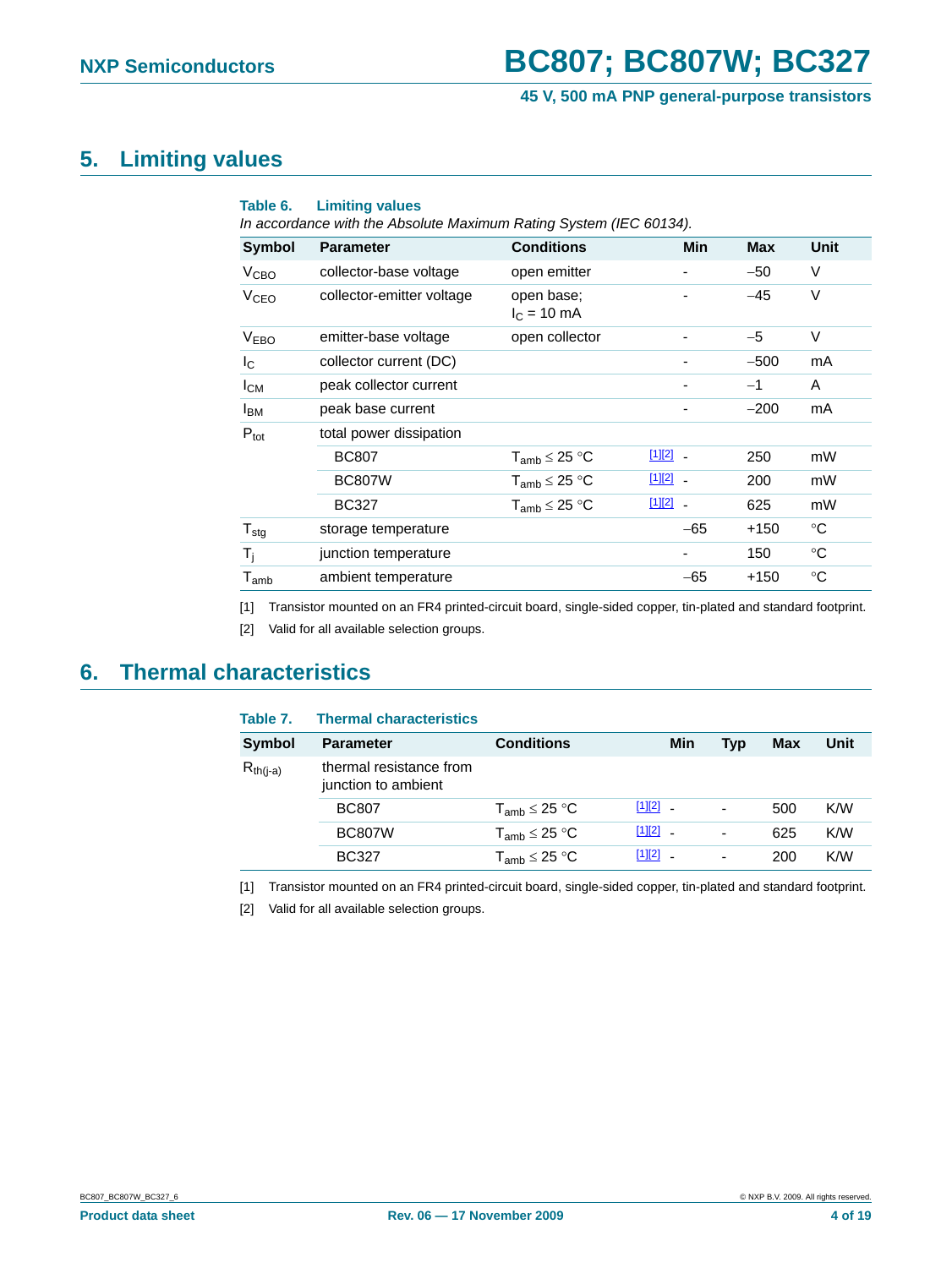## <span id="page-4-2"></span>**7. Characteristics**

### **Table 8. Characteristics**

*Tamb = 25* °*C unless otherwise specified.*

| <b>Symbol</b>      | <b>Parameter</b>                        | <b>Conditions</b>                                   | <b>Min</b>           | <b>Typ</b>               | <b>Max</b>               | Unit       |
|--------------------|-----------------------------------------|-----------------------------------------------------|----------------------|--------------------------|--------------------------|------------|
| <b>I</b> CBO       | collector-base cut-off current          | $I_E = 0$ A; $V_{CB} = -20$ V                       |                      |                          | $-100$                   | nA         |
|                    |                                         | $I_F = 0$ A; $V_{CB} = -20$ V;<br>$T_i = 150 °C$    |                      |                          | $-5$                     | μA         |
| <b>IEBO</b>        | emitter-base cut-off current            | $I_C = 0$ A; $V_{EB} = -5$ V                        | ۰                    |                          | $-100$                   | nA         |
| $h_{FE}$           | DC current gain                         | $[1]$<br>$I_C = -100$ mA; $V_{CF} = -1$ V           |                      |                          |                          |            |
|                    | BC807; BC807W; BC327                    |                                                     | 100                  | $\overline{\phantom{a}}$ | 600                      |            |
|                    | BC807-16; BC807-16W;<br>BC327-16        |                                                     | 100                  | ٠                        | 250                      |            |
|                    | BC807-25; BC807-25W;<br>BC327-25        |                                                     | 160                  |                          | 400                      |            |
|                    | BC807-40; BC807-40W;<br>BC327-40        |                                                     | 250                  |                          | 600                      |            |
| $h_{FE}$           | DC current gain                         | $I_C = -500$ mA; $V_{CE} = -1$ V                    | $\frac{[1]}{[2]}$ 40 |                          | $\overline{\phantom{a}}$ |            |
| V <sub>CEsat</sub> | collector-emitter saturation<br>voltage | $I_C = -500$ mA; $I_B = -50$ mA                     | $\boxed{11}$ .       |                          | $-700$                   | mV         |
| $V_{BE}$           | base-emitter voltage                    | $I_C = -500$ mA; $V_{CE} = -1$ V                    | $\boxed{2}$ -        |                          | $-1.2$                   | $\vee$     |
| $C_c$              | collector capacitance                   | $I_E = I_e = 0$ A; $V_{CB} = -10$ V;<br>$f = 1$ MHz |                      | 5                        |                          | pF         |
| $f_T$              | transition frequency                    | $I_C = -10$ mA; $V_{CF} = -5$ V;<br>$f = 100$ MHz   | 80                   |                          |                          | <b>MHz</b> |

<span id="page-4-0"></span>[1] Pulse test:  $t_p \le 300 \text{ }\mu\text{s}; \delta \le 0.02$ .

<span id="page-4-1"></span>[2]  $V_{BE}$  decreases by approximately 2 mV/K with increasing temperature.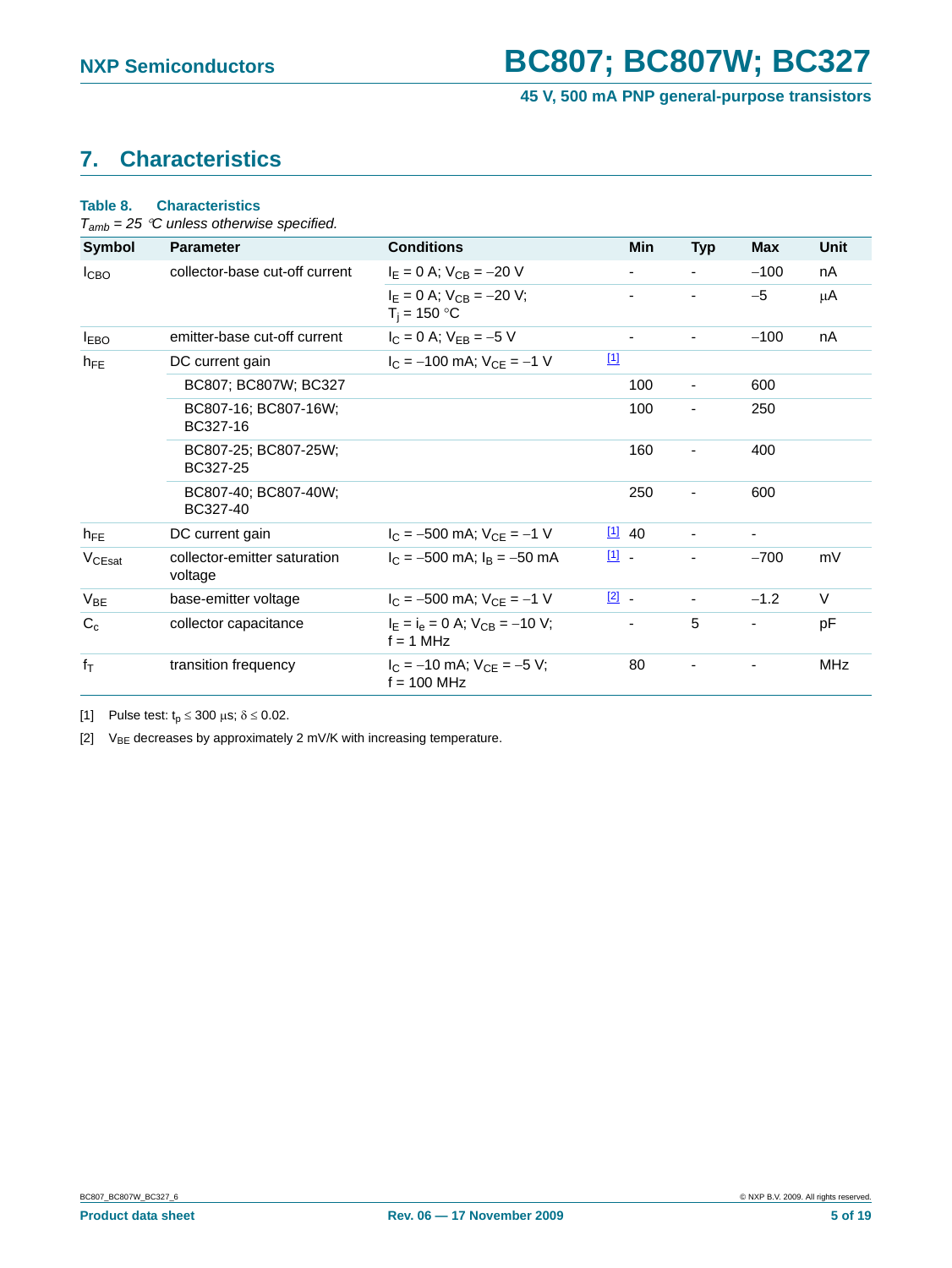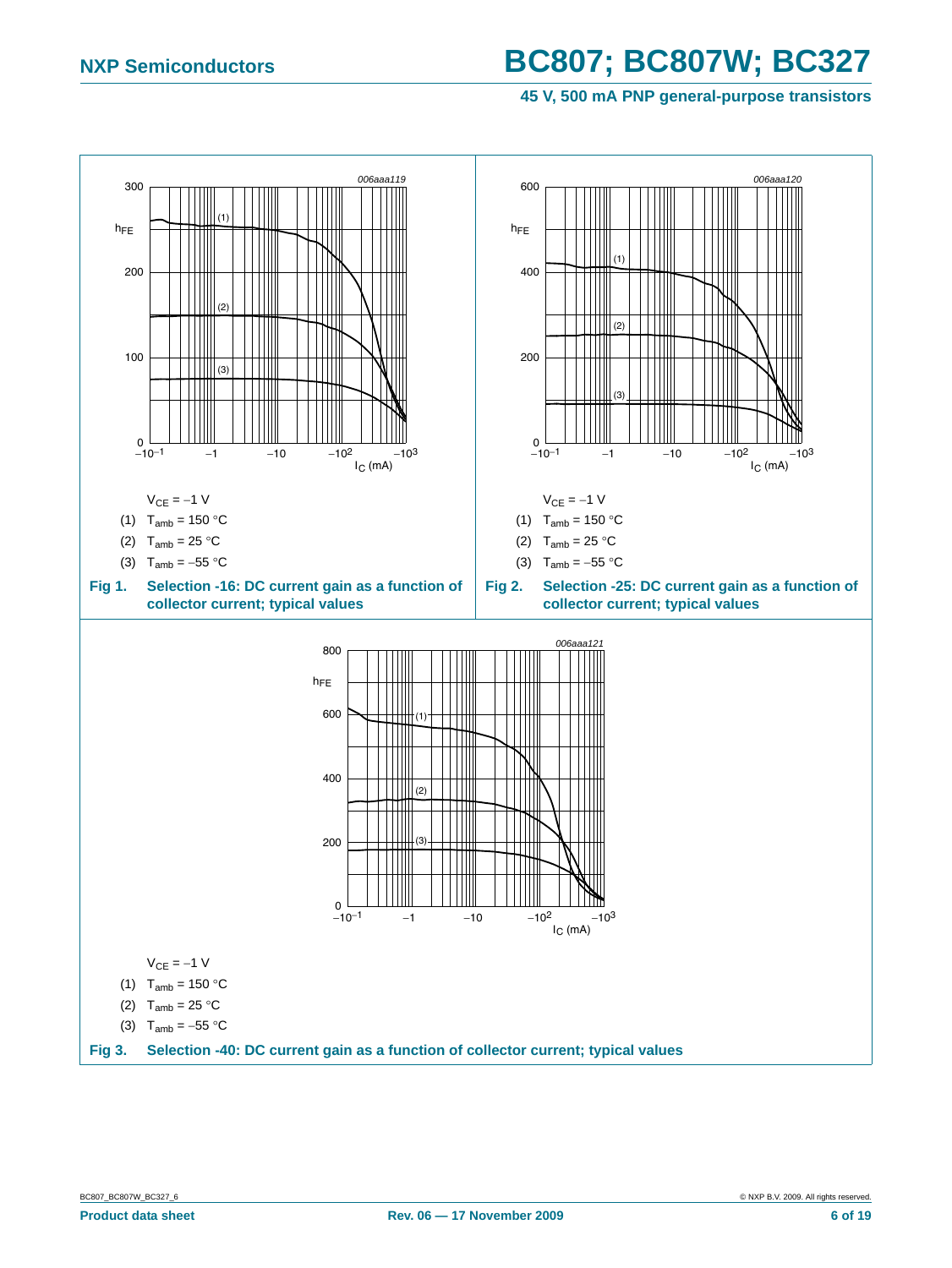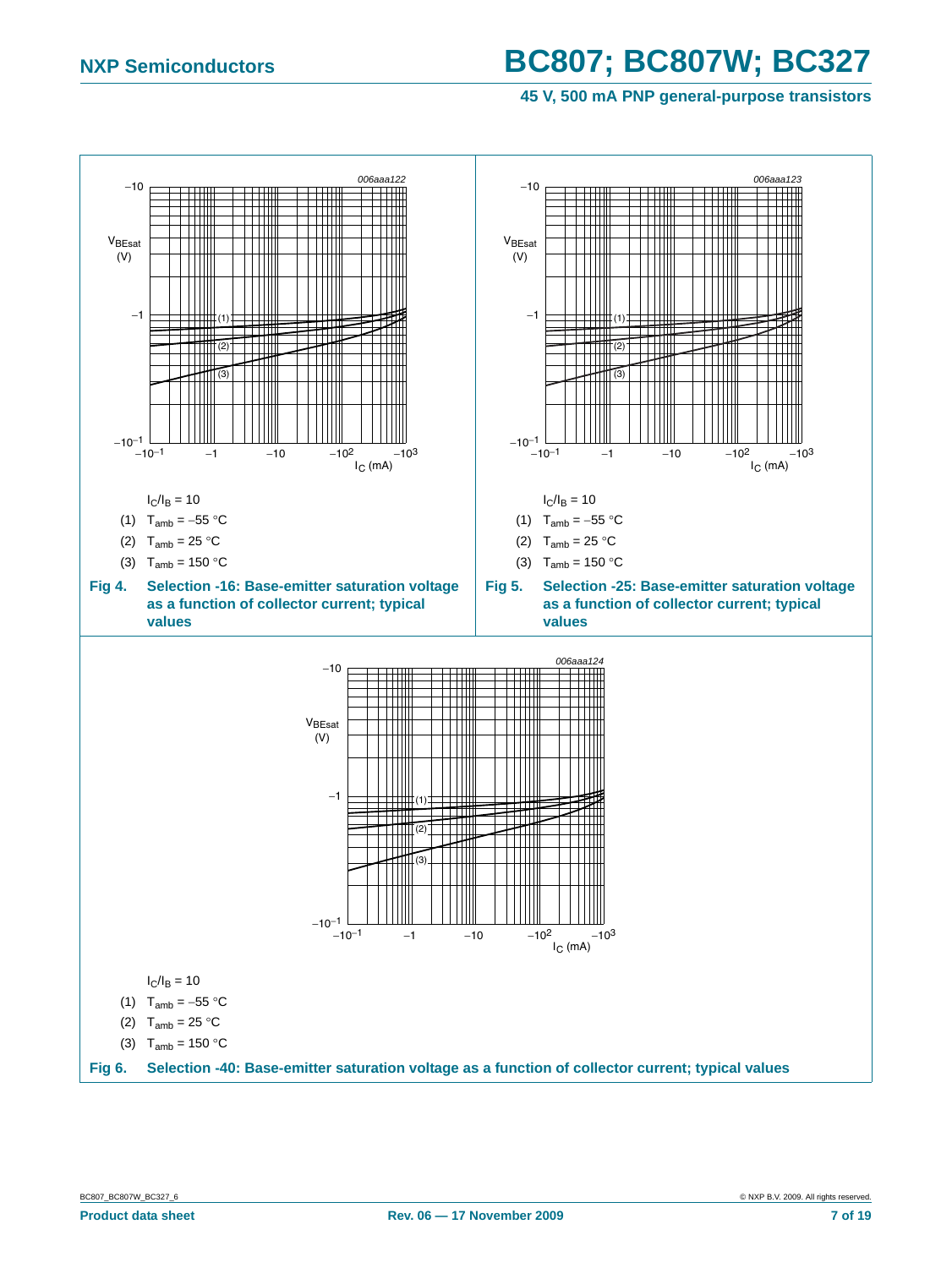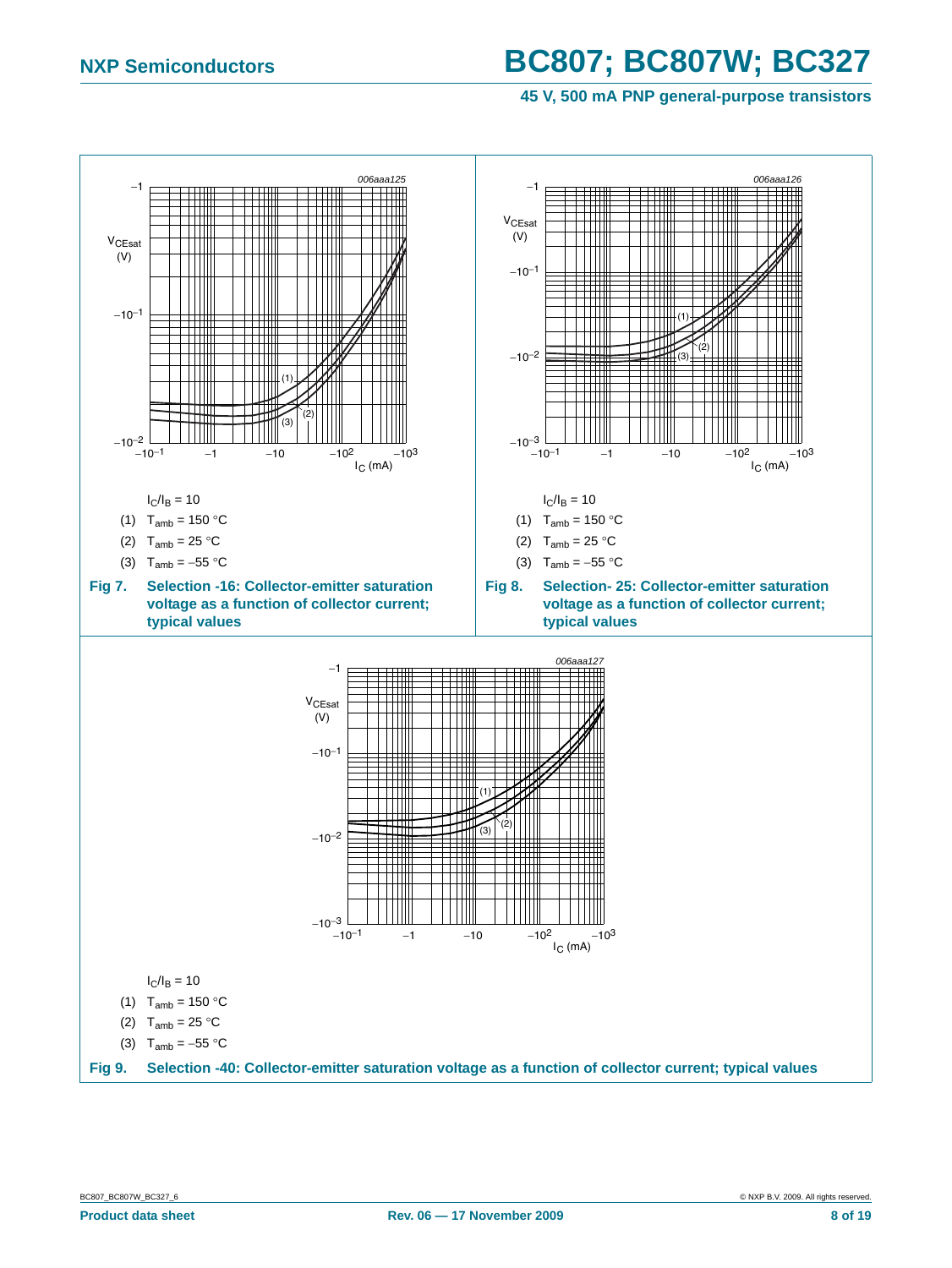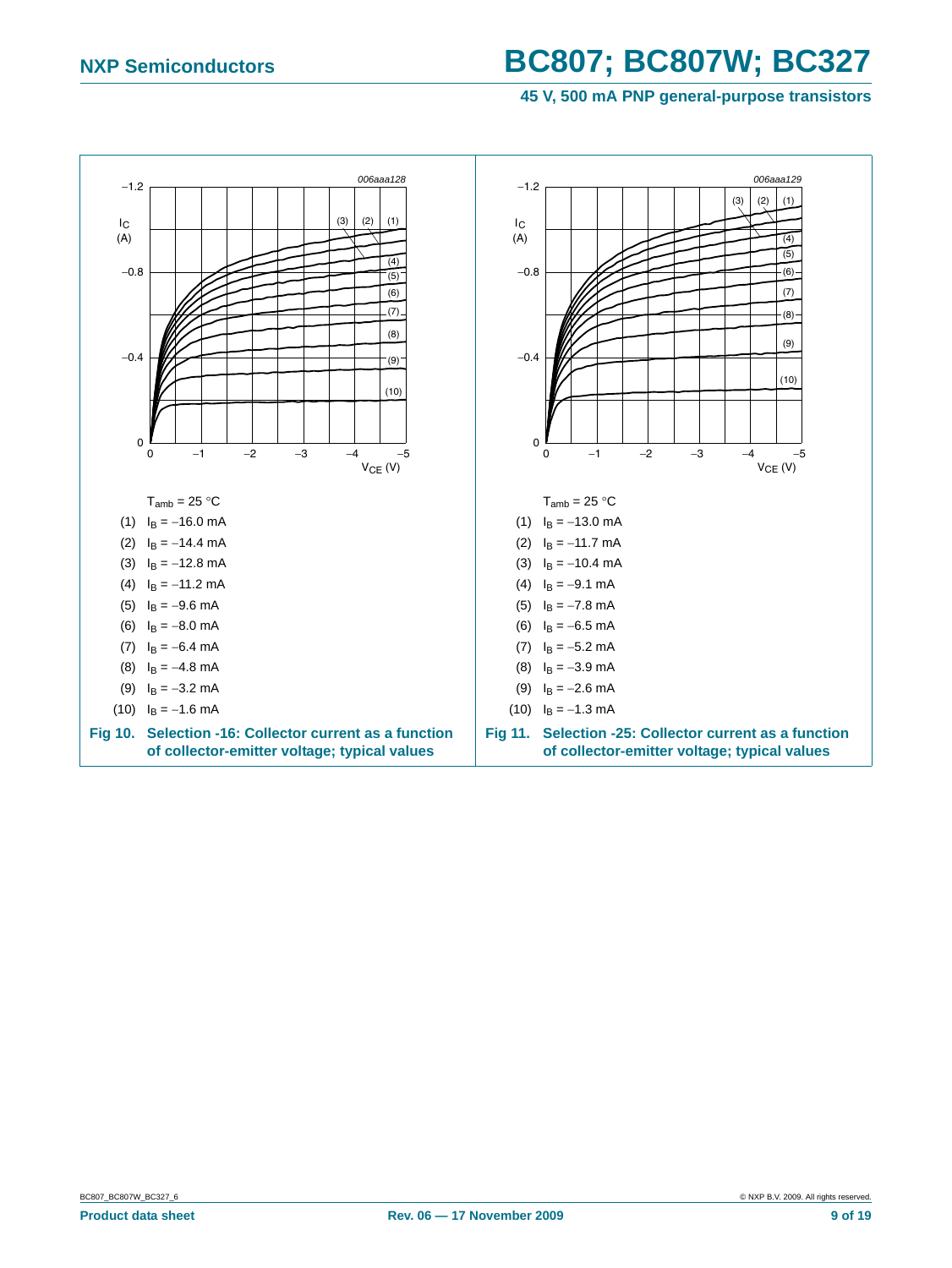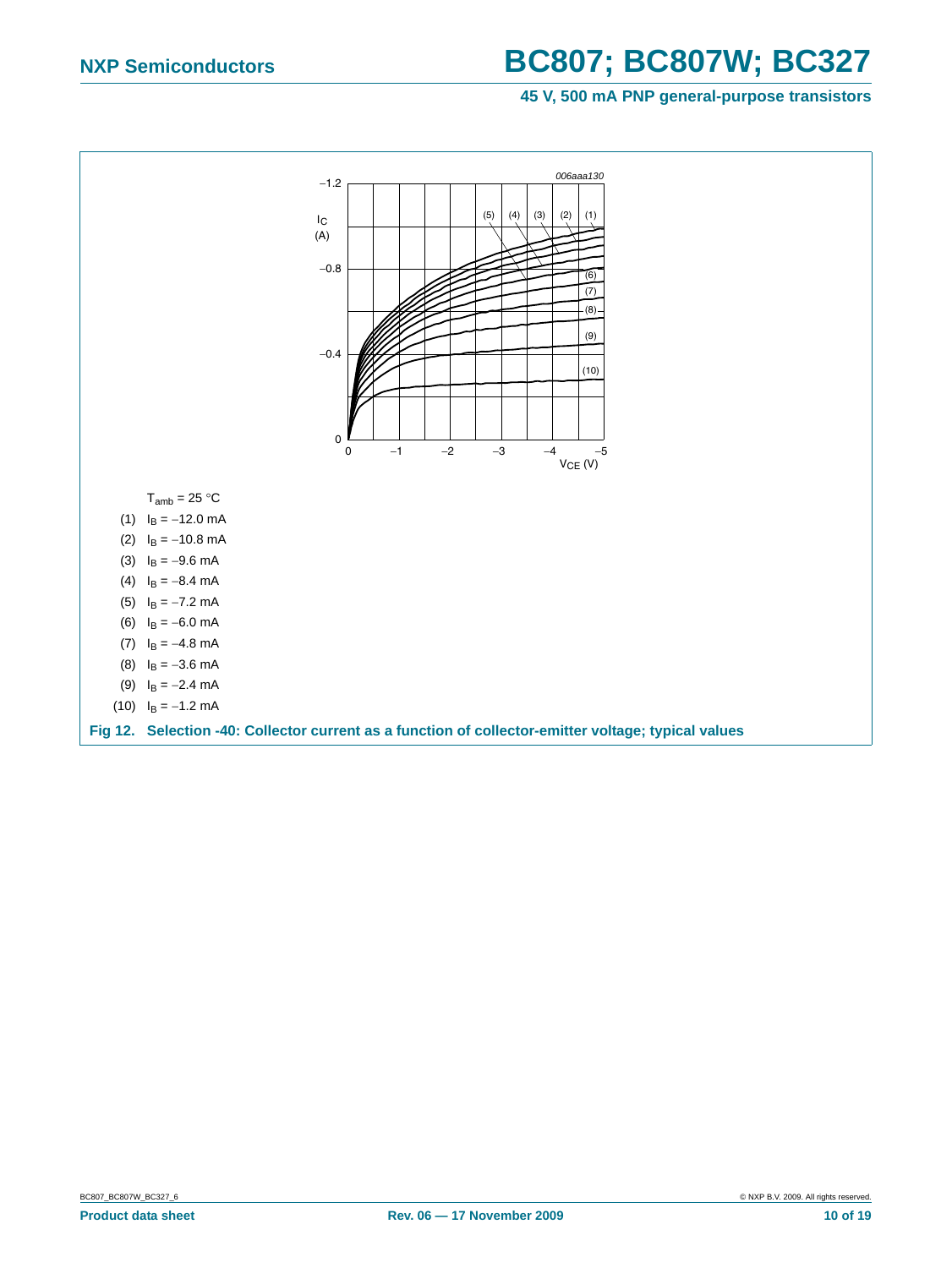**45 V, 500 mA PNP general-purpose transistors**

### <span id="page-10-1"></span>**8. Package outline**



#### <span id="page-10-0"></span>**Fig 13. Package outline SOT23 (TO-236AB)**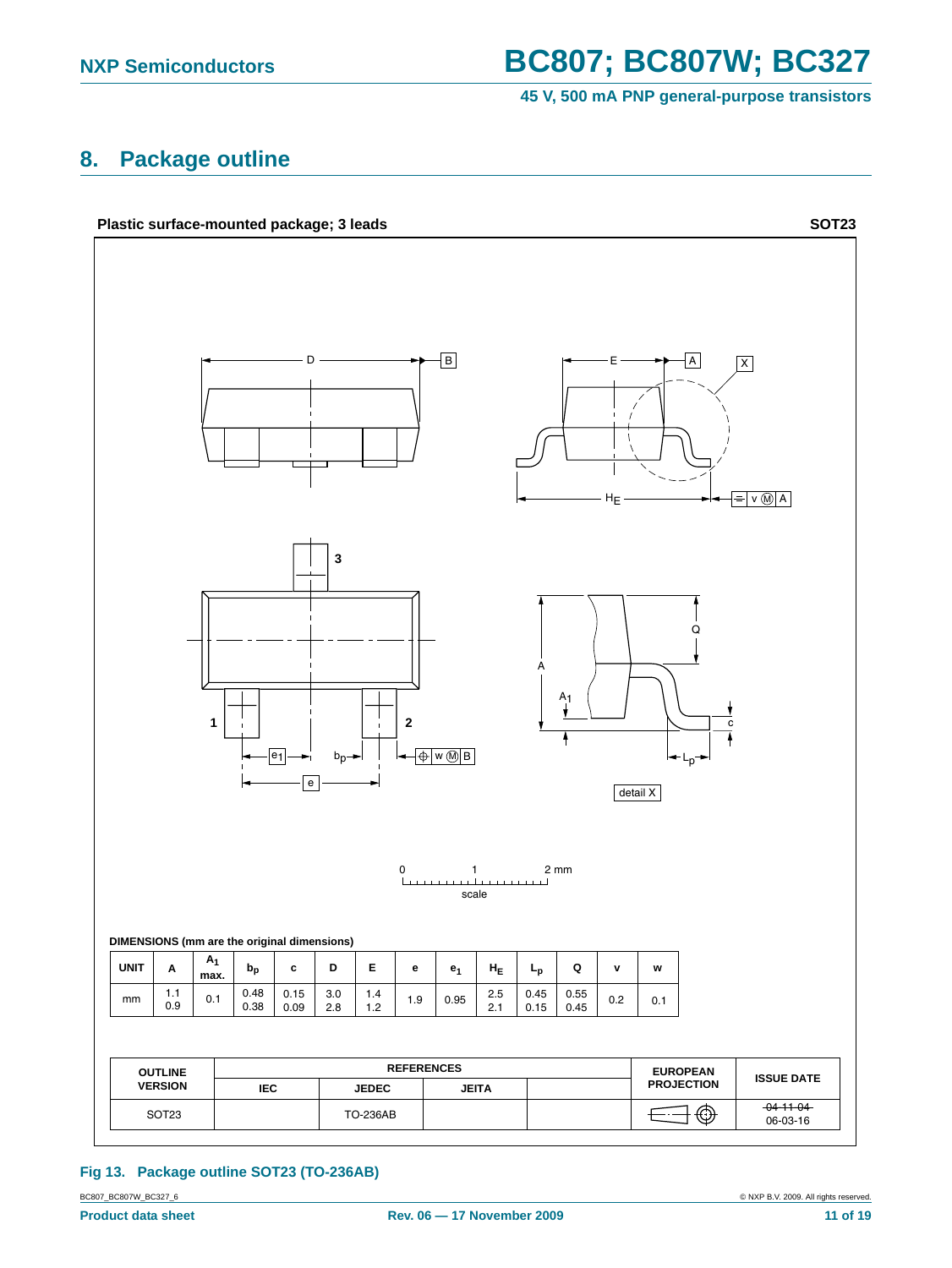**45 V, 500 mA PNP general-purpose transistors**



#### <span id="page-11-0"></span>**Fig 14. Package outline SOT323 (SC-70)**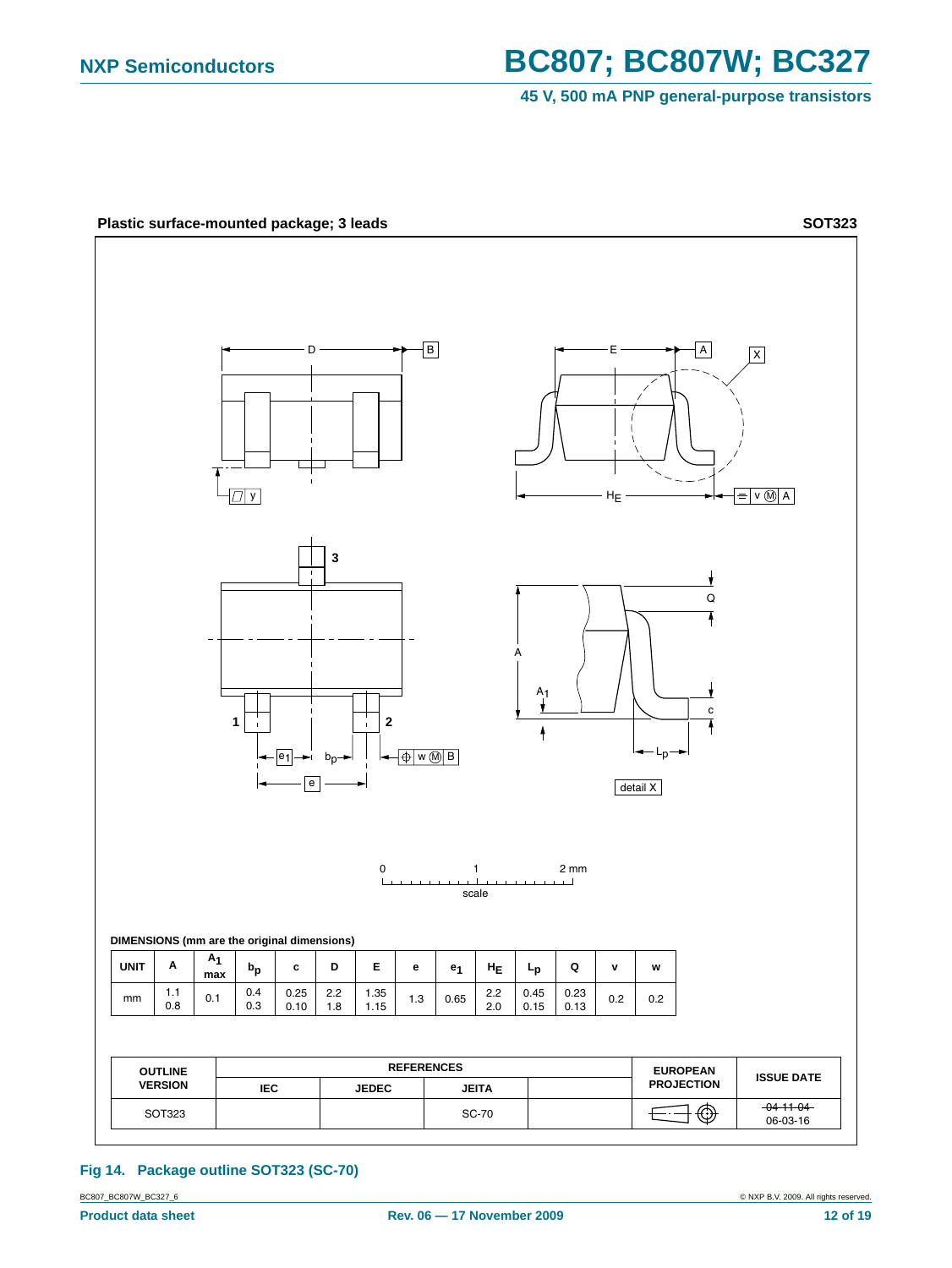#### **45 V, 500 mA PNP general-purpose transistors**



#### **Fig 15. Package outline SOT54 (SC-43A/TO-92)**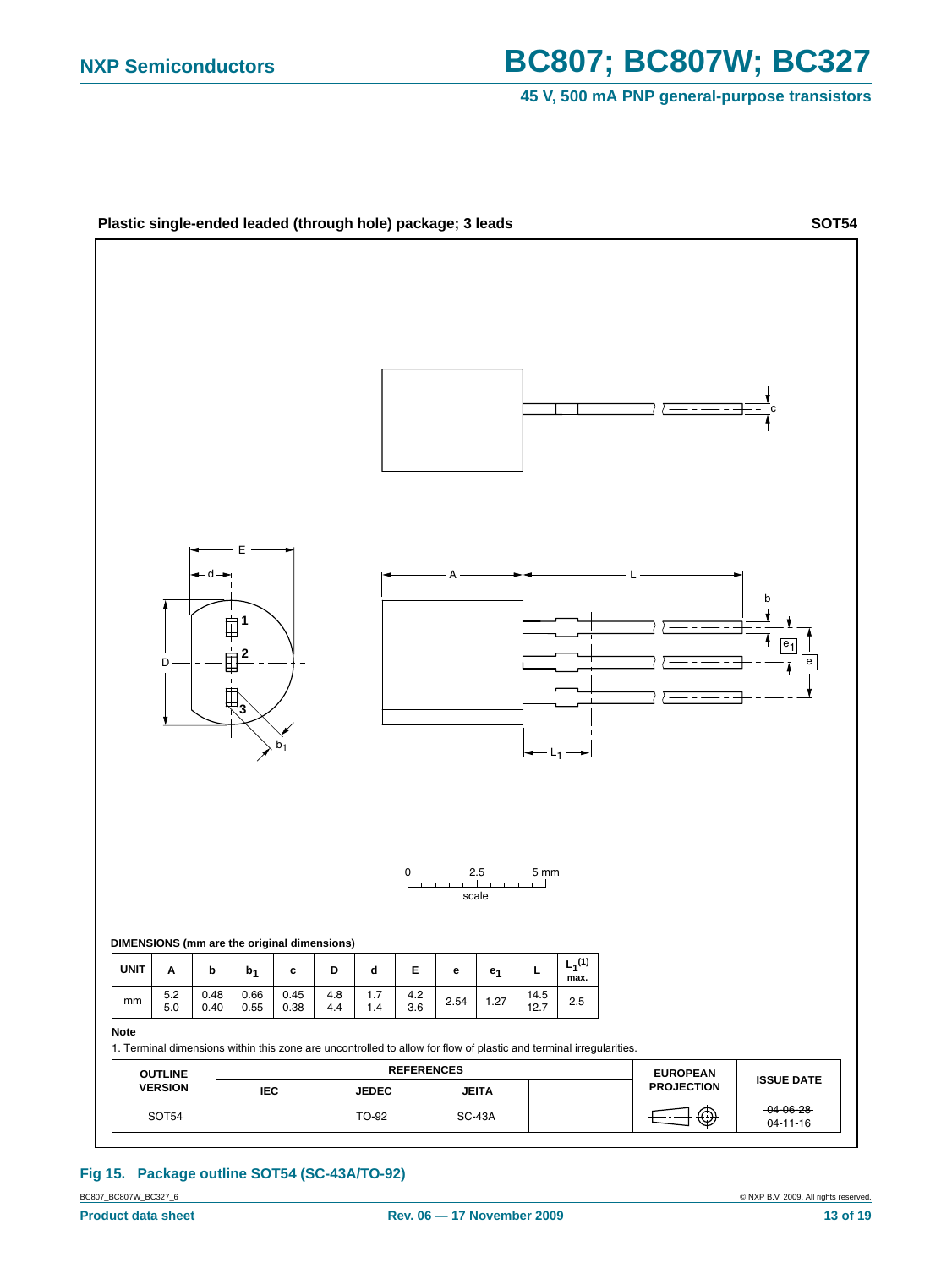#### **45 V, 500 mA PNP general-purpose transistors**



#### **Fig 16. Package outline SOT54A**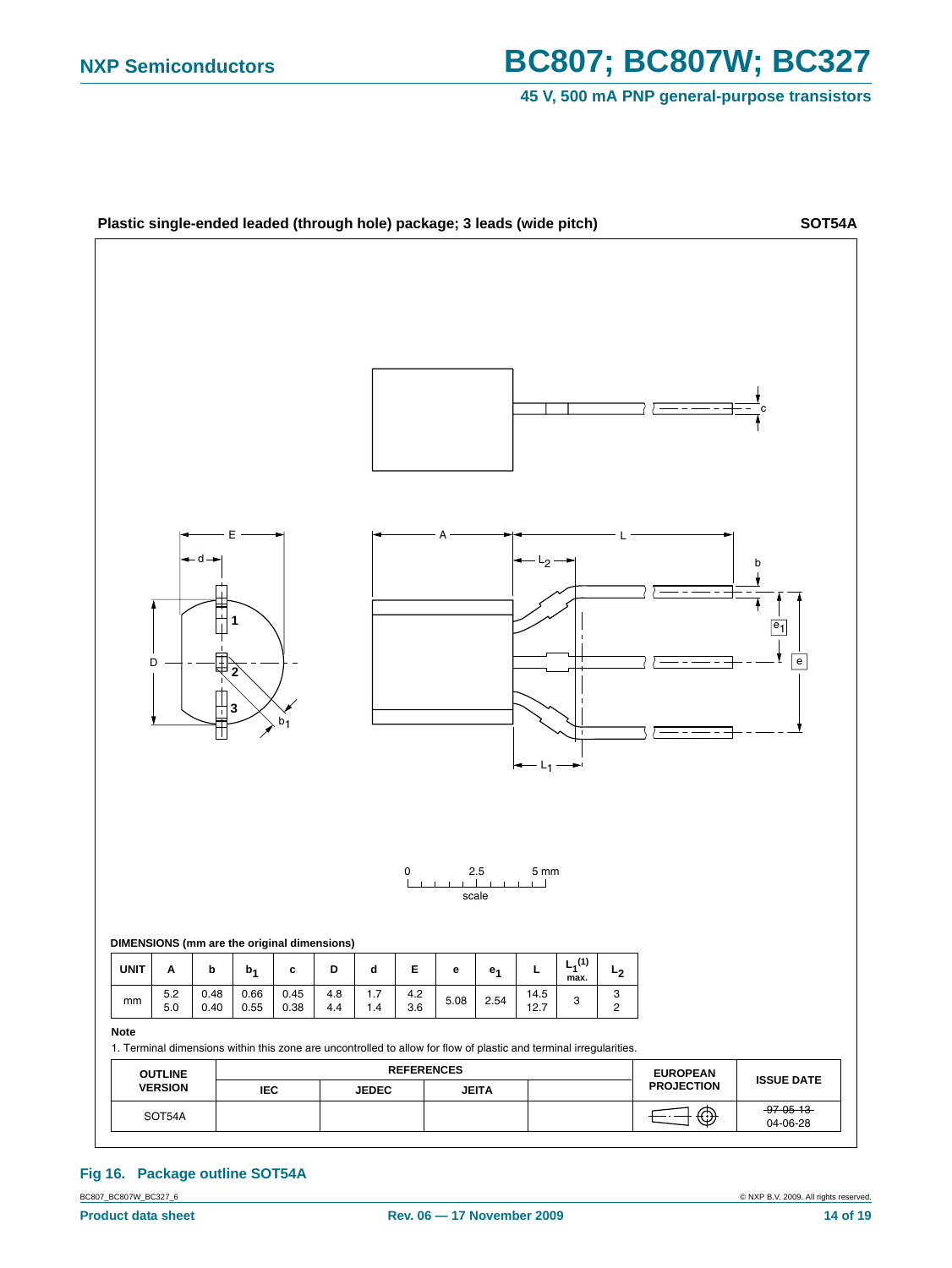#### **45 V, 500 mA PNP general-purpose transistors**



#### **Fig 17. Package outline SOT54 variant**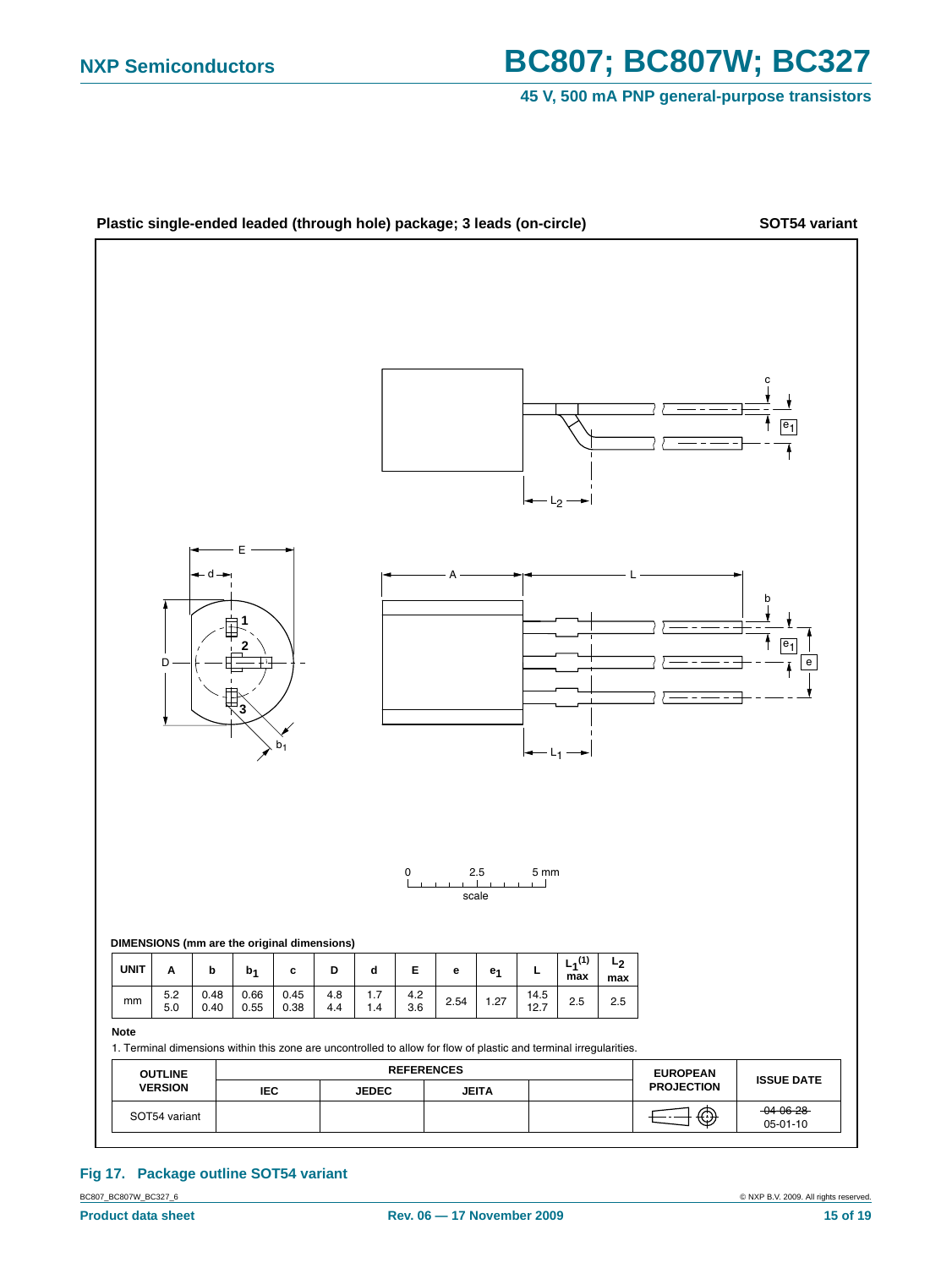## <span id="page-15-0"></span>**9. Packing information**

#### **Table 9. Packing methods**

*The indicated -xxx are the last three digits of the 12NC ordering code.[\[1\]](#page-15-1)*

| Type number   | Package           | <b>Description</b>              | <b>Packing quantity</b>  |                          |                          |  |
|---------------|-------------------|---------------------------------|--------------------------|--------------------------|--------------------------|--|
|               |                   |                                 | 3000                     | 5000                     | 10000                    |  |
| <b>BC807</b>  | SOT <sub>23</sub> | 4 mm pitch, 8 mm tape and reel  | $-215$                   | $\overline{\phantom{a}}$ | $-235$                   |  |
| <b>BC807W</b> | SOT323            | 4 mm pitch, 8 mm tape and reel  | $-115$                   | $\overline{\phantom{a}}$ | $-135$                   |  |
| <b>BC327</b>  | SOT <sub>54</sub> | bulk, straight leads            | ۰                        | $-412$                   | $\overline{\phantom{a}}$ |  |
| <b>BC327</b>  | SOT54A            | tape and reel, wide pitch       | $\overline{\phantom{0}}$ | $\overline{\phantom{a}}$ | $-116$                   |  |
| <b>BC327</b>  | SOT54A            | tape ammopack, wide pitch       | $\overline{\phantom{0}}$ | $\overline{\phantom{0}}$ | $-126$                   |  |
| <b>BC327</b>  | SOT 54 variant    | bulk, delta pinning (on-circle) | $\overline{\phantom{0}}$ | $-112$                   | ۰                        |  |

<span id="page-15-1"></span>[1] For further information and the availability of packing methods, see [Section 12.](#page-17-0)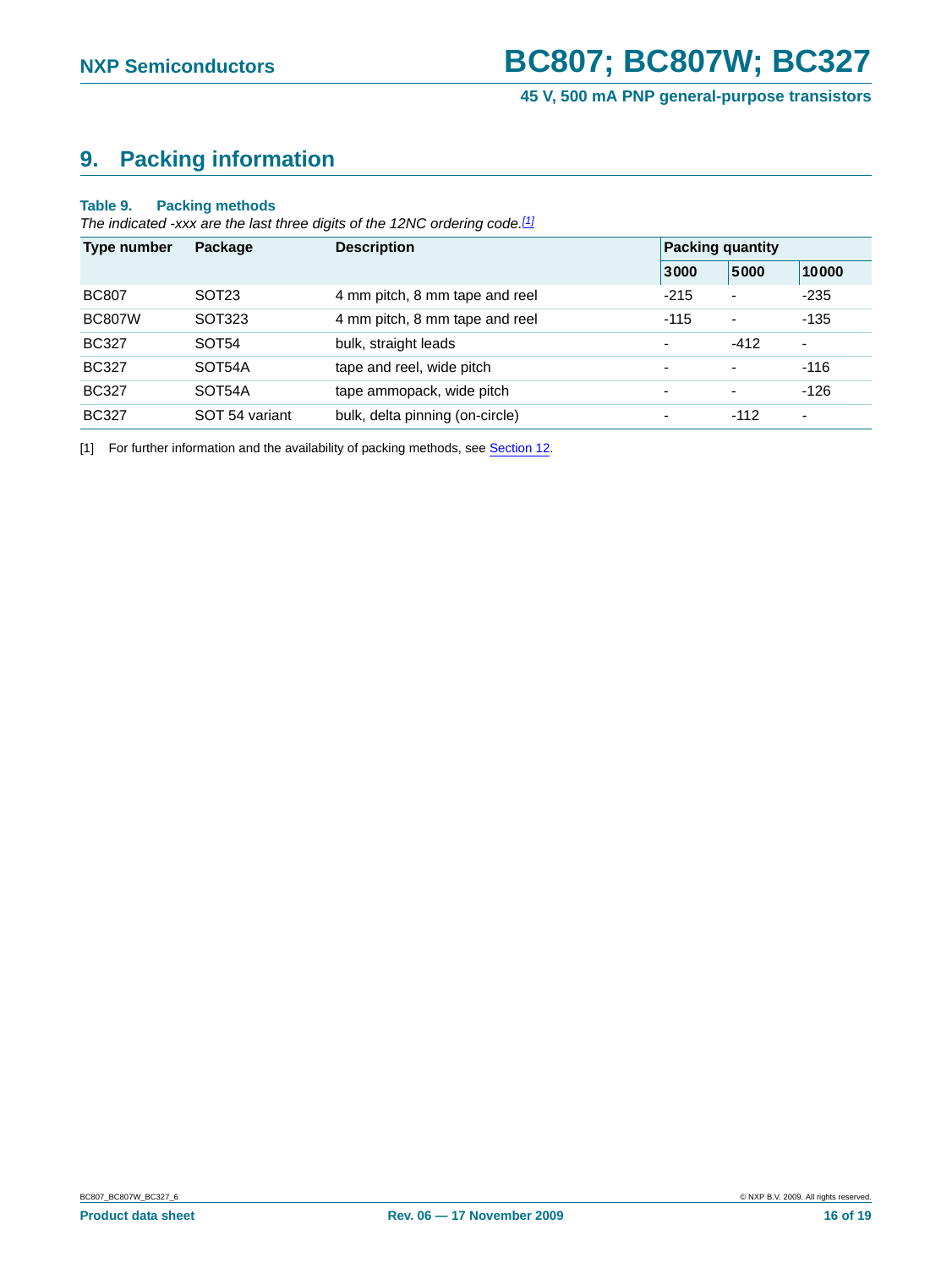## <span id="page-16-0"></span>**10. Revision history**

| <b>Table 10. Revision history</b>                     |                       |                                  |                                                                                                                                                                                                                                  |  |  |
|-------------------------------------------------------|-----------------------|----------------------------------|----------------------------------------------------------------------------------------------------------------------------------------------------------------------------------------------------------------------------------|--|--|
| Release date                                          | Data sheet status     | <b>Change notice</b>             | <b>Supersedes</b>                                                                                                                                                                                                                |  |  |
| 20091117                                              | Product data sheet    |                                  | <b>BC807 BC807W</b><br>BC327 5                                                                                                                                                                                                   |  |  |
| content.                                              |                       |                                  |                                                                                                                                                                                                                                  |  |  |
| Table 3 "Pinning": updated                            |                       |                                  |                                                                                                                                                                                                                                  |  |  |
| Figure 13 "Package outline SOT23 (TO-236AB)": updated |                       |                                  |                                                                                                                                                                                                                                  |  |  |
|                                                       |                       |                                  |                                                                                                                                                                                                                                  |  |  |
| 20050221                                              | Product data sheet    | CPCN200302007F<br>CPCN200405006F | BC807 4: BC807W 3:<br>BC327 3                                                                                                                                                                                                    |  |  |
| 20040116                                              | Product specification |                                  | BC807 3                                                                                                                                                                                                                          |  |  |
| 19990518                                              | Product specification |                                  | BC807W 808W CNV 2                                                                                                                                                                                                                |  |  |
| 19990415                                              | Product specification |                                  | BC327 2                                                                                                                                                                                                                          |  |  |
|                                                       |                       |                                  | This data sheet was changed to reflect the new company name NXP Semiconductors,<br>including new legal definitions and disclaimers. No changes were made to the technical<br>Figure 14 "Package outline SOT323 (SC-70)": updated |  |  |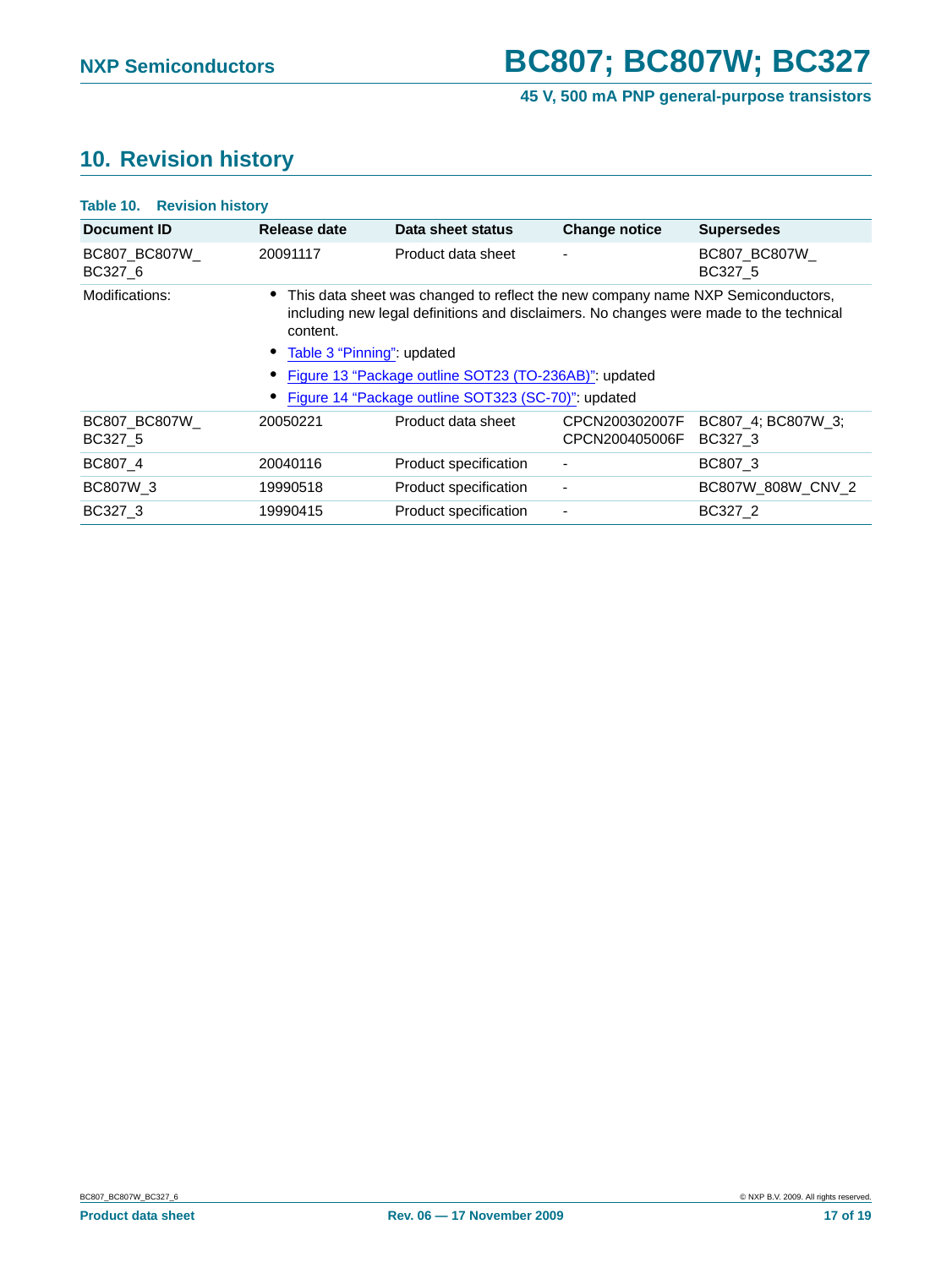## <span id="page-17-1"></span>**11. Legal information**

### <span id="page-17-2"></span>**11.1 Data sheet status**

| Document status <sup>[1][2]</sup> | Product status <sup>[3]</sup> | <b>Definition</b>                                                                     |
|-----------------------------------|-------------------------------|---------------------------------------------------------------------------------------|
| Objective [short] data sheet      | Development                   | This document contains data from the objective specification for product development. |
| Preliminary [short] data sheet    | Qualification                 | This document contains data from the preliminary specification.                       |
| Product [short] data sheet        | Production                    | This document contains the product specification.                                     |

[1] Please consult the most recently issued document before initiating or completing a design.

[2] The term 'short data sheet' is explained in section "Definitions".

[3] The product status of device(s) described in this document may have changed since this document was published and may differ in case of multiple devices. The latest product status information is available on the Internet at URL http://www.nxp.com.

### <span id="page-17-3"></span>**11.2 Definitions**

**Draft —** The document is a draft version only. The content is still under internal review and subject to formal approval, which may result in modifications or additions. NXP Semiconductors does not give any representations or warranties as to the accuracy or completeness of information included herein and shall have no liability for the consequences of use of such information.

**Short data sheet —** A short data sheet is an extract from a full data sheet with the same product type number(s) and title. A short data sheet is intended for quick reference only and should not be relied upon to contain detailed and full information. For detailed and full information see the relevant full data sheet, which is available on request via the local NXP Semiconductors sales office. In case of any inconsistency or conflict with the short data sheet, the full data sheet shall prevail.

### <span id="page-17-4"></span>**11.3 Disclaimers**

**General —** Information in this document is believed to be accurate and reliable. However, NXP Semiconductors does not give any representations or warranties, expressed or implied, as to the accuracy or completeness of such information and shall have no liability for the consequences of use of such information.

**Right to make changes —** NXP Semiconductors reserves the right to make changes to information published in this document, including without limitation specifications and product descriptions, at any time and without notice. This document supersedes and replaces all information supplied prior to the publication hereof.

**Suitability for use —** NXP Semiconductors products are not designed, authorized or warranted to be suitable for use in medical, military, aircraft, space or life support equipment, nor in applications where failure or malfunction of an NXP Semiconductors product can reasonably be expected to result in personal injury, death or severe property or environmental

damage. NXP Semiconductors accepts no liability for inclusion and/or use of NXP Semiconductors products in such equipment or applications and therefore such inclusion and/or use is at the customer's own risk.

**Applications —** Applications that are described herein for any of these products are for illustrative purposes only. NXP Semiconductors makes no representation or warranty that such applications will be suitable for the specified use without further testing or modification.

**Limiting values —** Stress above one or more limiting values (as defined in the Absolute Maximum Ratings System of IEC 60134) may cause permanent damage to the device. Limiting values are stress ratings only and operation of the device at these or any other conditions above those given in the Characteristics sections of this document is not implied. Exposure to limiting values for extended periods may affect device reliability.

**Terms and conditions of sale —** NXP Semiconductors products are sold subject to the general terms and conditions of commercial sale, as published at http://www.nxp.com/profile/terms, including those pertaining to warranty, intellectual property rights infringement and limitation of liability, unless explicitly otherwise agreed to in writing by NXP Semiconductors. In case of any inconsistency or conflict between information in this document and such terms and conditions, the latter will prevail.

**No offer to sell or license —** Nothing in this document may be interpreted or construed as an offer to sell products that is open for acceptance or the grant, conveyance or implication of any license under any copyrights, patents or other industrial or intellectual property rights.

**Export control —** This document as well as the item(s) described herein may be subject to export control regulations. Export might require a prior authorization from national authorities.

**Quick reference data —** The Quick reference data is an extract of the product data given in the Limiting values and Characteristics sections of this document, and as such is not complete, exhaustive or legally binding.

### <span id="page-17-5"></span>**11.4 Trademarks**

Notice: All referenced brands, product names, service names and trademarks are the property of their respective owners.

## <span id="page-17-0"></span>**12. Contact information**

For more information, please visit: **http://www.nxp.com** For sales office addresses, please send an email to: **salesaddresses@nxp.com**